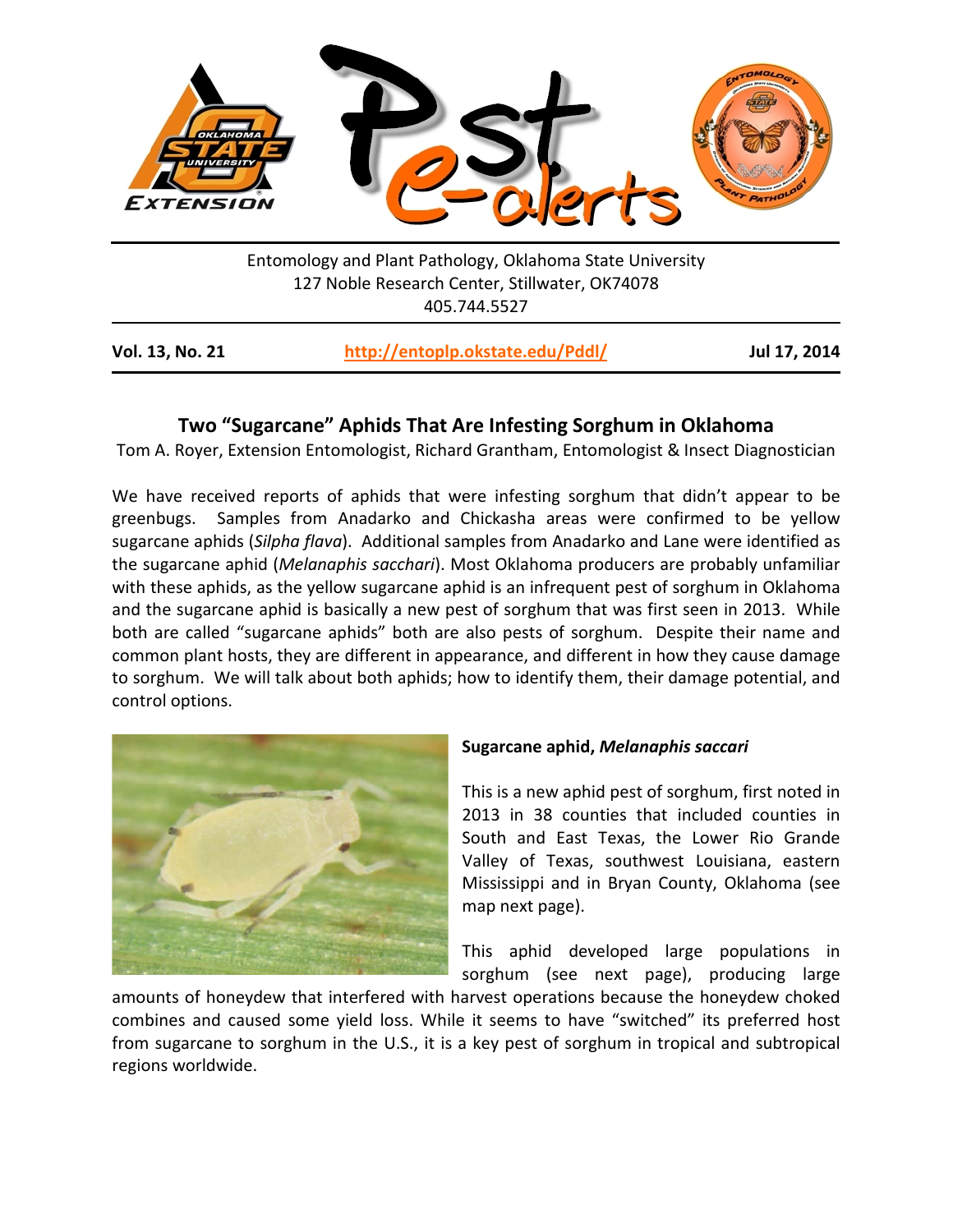

![](_page_1_Picture_1.jpeg)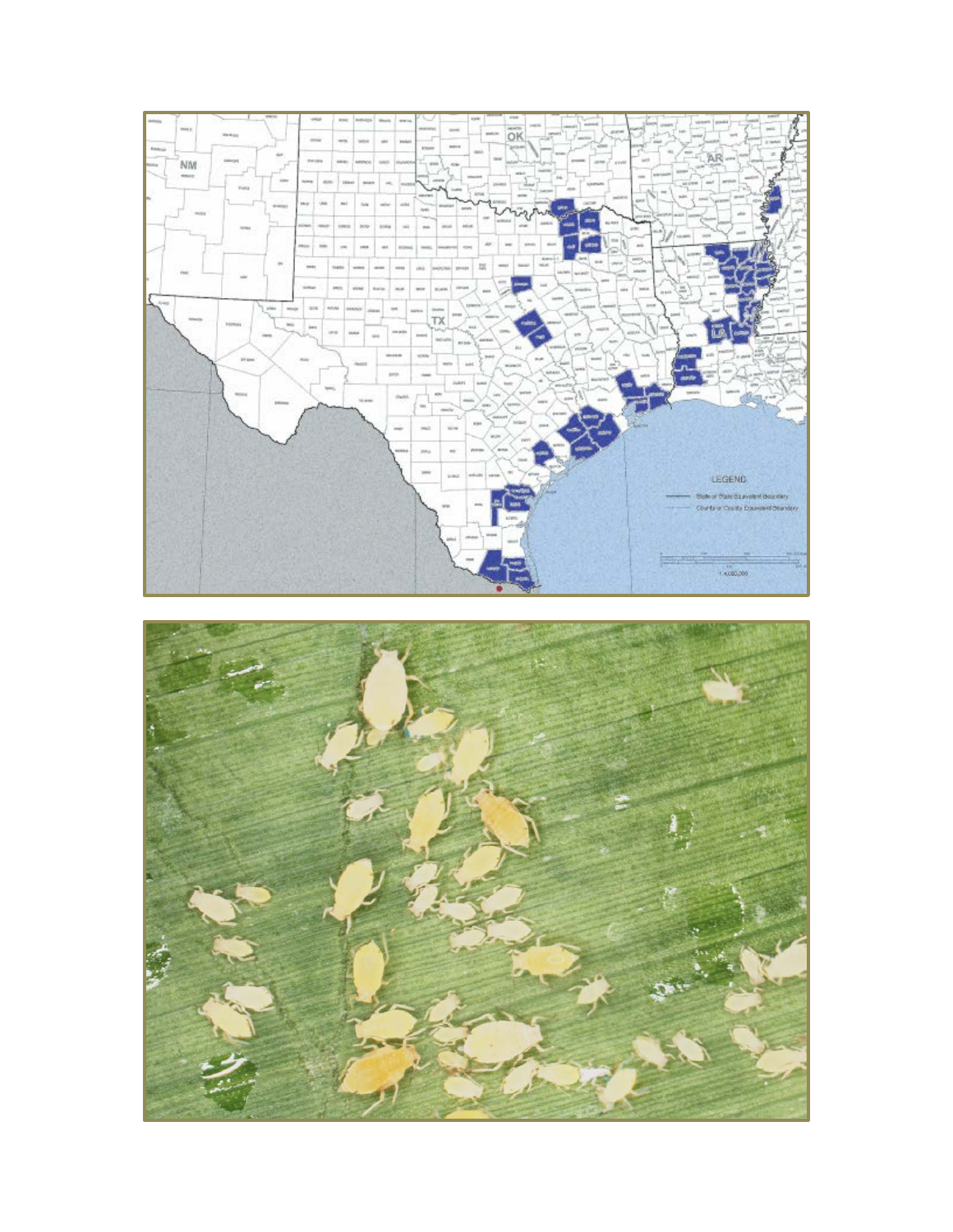### **Yellow sugarcane aphid,** *Silpha flava*

The yellow sugarcane aphid is a tropical pest that has long been known as a pest of sorghum and sugarcane from south Texas and Louisiana to Florida. It is an occasional pest of sorghum in Oklahoma, and does not normally overwinter here.

![](_page_2_Picture_2.jpeg)

**IDENTIFICATION**: There are several aphids that infest sorghum including the sugarcane and yellow sugarcane aphid, the greenbug and the corn leaf aphid. The sugarcane aphid is light yellow, with dark, paired "tailpipes" called cornicles and dark "feet" called tarsi. Yellow sugarcane aphids are bright yellow with many hairs on their body and no extended cornicles. Greenbugs are lime green with a darker green stripe down the middle of their back and have dark tarsi and only the tips of the cornicles are black; corn leaf aphids are olive green with a dark head and legs.

![](_page_2_Picture_4.jpeg)

Greenbug

![](_page_2_Picture_6.jpeg)

Yellow sugarcane aphid

![](_page_2_Figure_7.jpeg)

![](_page_2_Picture_8.jpeg)

![](_page_2_Picture_9.jpeg)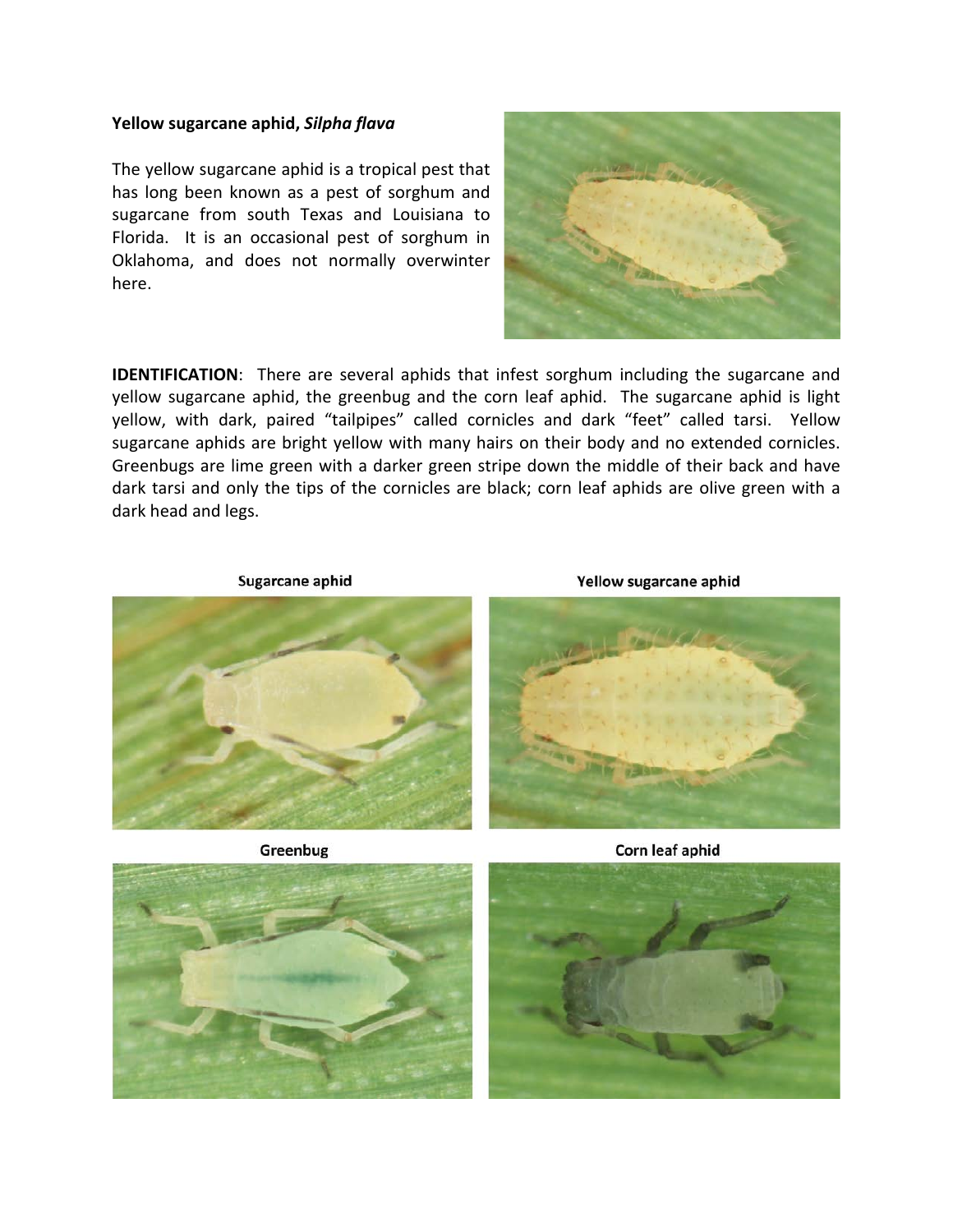**BEHAVIOR**: Both sugarcane and yellow sugarcane aphids colonize the lower surfaces of the lower leaves of sorghum, and then move up to newer leaves. Their feeding causes red or brown leaf discoloration on both sides of the leaf.

**DAMAGE**: Sugarcane aphids start out as small colonies but can quickly grow. As they feed, they produce large amounts of sticky honeydew that can coat the leaf surfaces of the plant. The honeydew supports the growth of a black fungus called "sooty mold". While feeding by the aphid can cause some direct yield loss, it is the production of large amounts of honeydew that coats the leaves and interferes with harvest by clogging the combine and slowing it from moving material through the machine. This honeydew also prevents the separation of the grain from the stalks and leaves so that grain is left on the ground. Texas producers reported up to 50% losses in 2013.

Yellow sugarcane aphids can also cause damage, but they are more of a problem in sorghum seedlings, where even small colonies can kill plants and reduce plant stands. As sorghum grows the plants become more tolerant to the aphids. In addition, unlike sugarcane aphids, yellow sugarcane aphids don't often build up into large numbers in maturing sorghum. If they do in mature sorghum we use greenbug treatment thresholds as a guideline for their control.

# **CONTROL SUGGESTIONS**:

**Sugarcane aphids**: We have had little experience with this aphid and are relying on data and recommendations generated from Texas, Louisiana and Mexico. When populations of sugarcane aphids increase rapidly, insecticides may be needed to prevent yield losses and honeydew buildup before harvest. Current recommendations are to treat if 30-40% of plants are infested (an infested plant has at least one colony of aphids.

We are currently looking to evaluate insecticides for effectiveness in Oklahoma. Small plot tests conducted Texas at Beaumont and Corpus Christi, showed that Dimethoate 4EC at 1 pint/Acre and Lorsban 4D at 1 quart/Acre provided acceptable control. However, other tests conducted in the Lower Rio Grande Valley looking at Lorsban 4E and Dimethoate were inconsistent; they generally produced about 50% control. Also remember that Dimethoate has a 28 day pre-harvest interval, and Lorsban at the 1 quart rate requires a 60 day pre-harvest interval. Tests also showed that pyrethroids, such as products containing lambda cyhalothrin were ineffective.

Oklahoma obtained a Section 18 Emergency Exemption Label for the use of Transform WG that is in effect until October 31, 2014. It has been effective in tests when used at a rate of 0.75 ounces per acre, and is registered for application at 0.75-1.5 oz/acre. According to Dr. David Kerns, Extension Entomologist at LSU, most applications in Louisiana have been going out at 1 oz/acre. We are currently looking to evaluate registered and potential insecticides for control of this aphid.